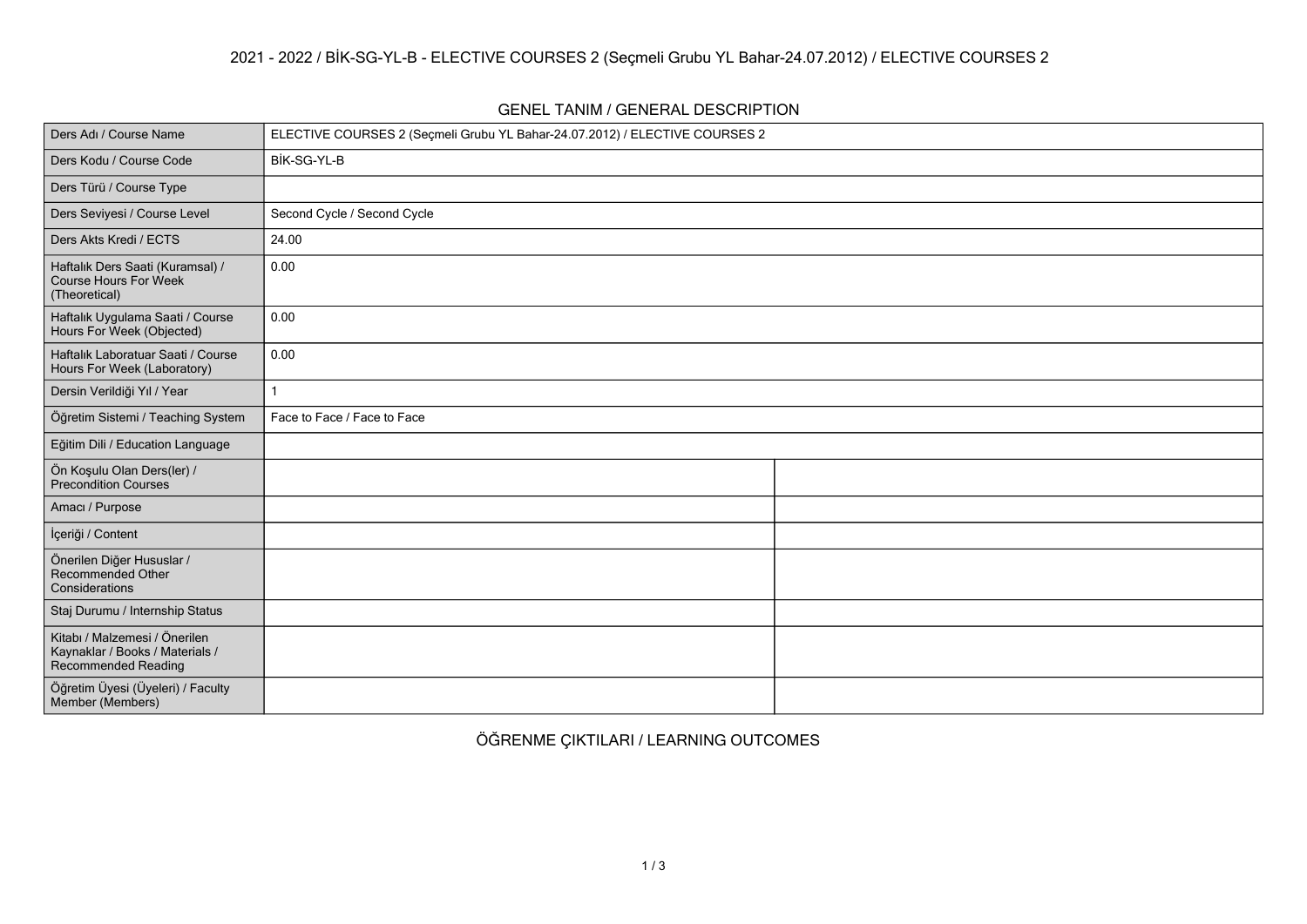## **DEĞERLENDİRME / EVALUATION**

| Yarıyıl (Yıl) İçi Etkinlikleri / Term (or Year) Learning Activities | Sayı <sub>1</sub><br>Number | Katkı Yüzdesi /<br>Percentage of<br>Contribution (%) |
|---------------------------------------------------------------------|-----------------------------|------------------------------------------------------|
|---------------------------------------------------------------------|-----------------------------|------------------------------------------------------|

| Toplam / Total:                                                 |  |  |
|-----------------------------------------------------------------|--|--|
| Başarı Notuna Katkı Yüzdesi / Contribution to Success Grade(%): |  |  |
|                                                                 |  |  |

| Yarıyıl (Yıl) Sonu Etkinlikleri / End Of Term (or Year) Learning Activities | Sayı,<br>Number | Katkı Yüzdesi /<br>Percentage of<br>Contribution (%) |
|-----------------------------------------------------------------------------|-----------------|------------------------------------------------------|
|-----------------------------------------------------------------------------|-----------------|------------------------------------------------------|

| Toplam / Total:                                                                                                 |  |  |
|-----------------------------------------------------------------------------------------------------------------|--|--|
| Başarı Notuna Katkı Yüzdesi / Contribution to Success Grade(%):                                                 |  |  |
| Etkinliklerinin Başarı Notuna Katkı Yüzdesi(%) Toplamı / Total Percentage of Contribution (%) to Success Grade: |  |  |
| Değerlendirme Tipi / Evaluation Type:                                                                           |  |  |

## **İŞ YÜKÜ / WORKLOADS**

| Etkinlikler / Workloads            | Sayı /<br>Number | Süresi<br>(Saat) /<br>Duration<br>(Hours) | Toplam İş Yükü<br>(Saat) / Total<br>Work Load<br>(Hour) |
|------------------------------------|------------------|-------------------------------------------|---------------------------------------------------------|
| Derse Katılım / Attending Lectures |                  | 200.00                                    | 200.00                                                  |
| Tartışma / Discussion              |                  | 140.00                                    | 140.00                                                  |
| Soru-Yanıt / Question-Answer       |                  | 150.00                                    | 150.00                                                  |
| Performans / Performance           | 2                | 120.00                                    | 240.00                                                  |
| Toplam / Total:                    | 5                | 610.00                                    | 730.00                                                  |